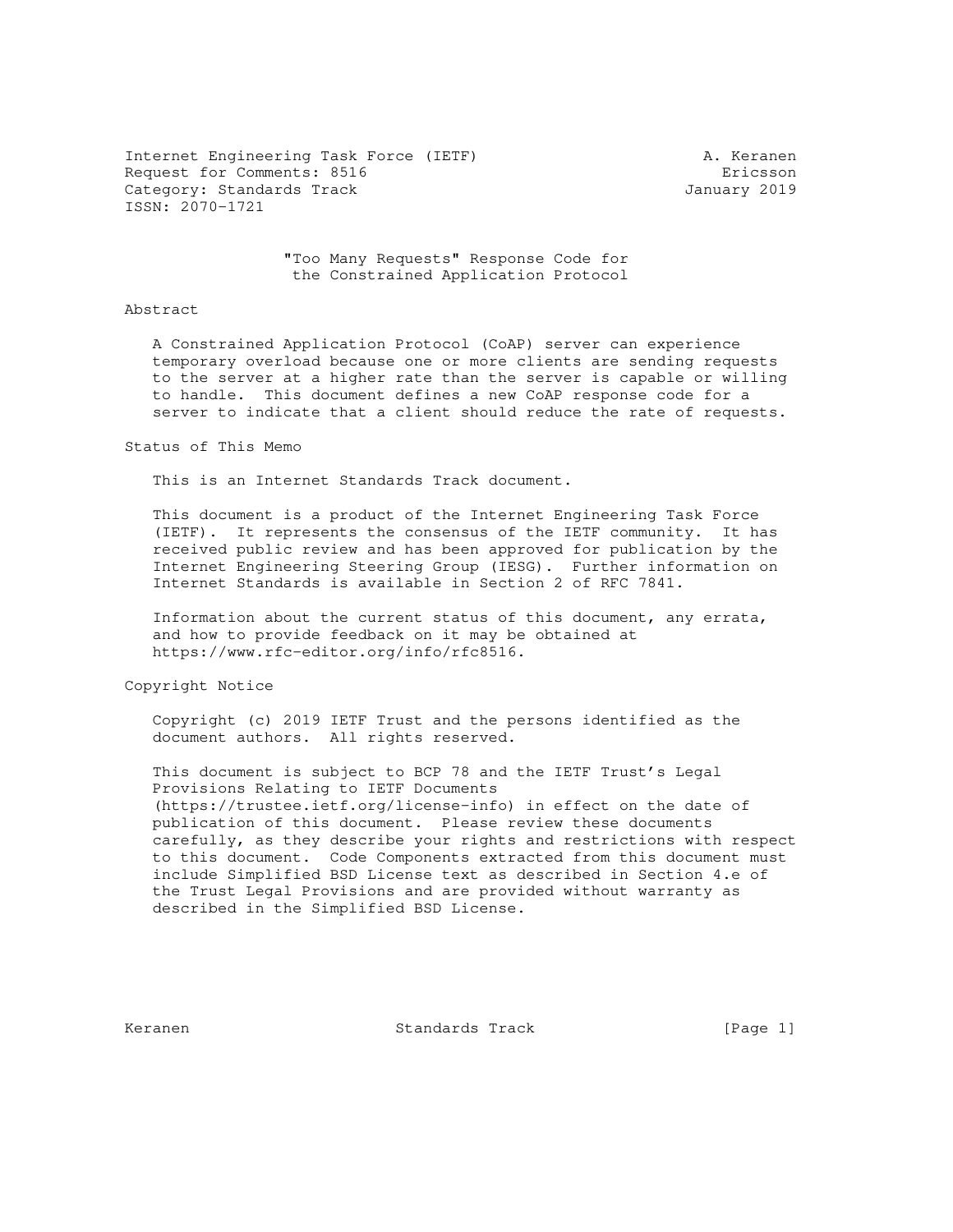Table of Contents

|  | Introduction $\cdots$ , $\cdots$ , $\cdots$ , $\cdots$ , $\cdots$ , $\cdots$ , $\cdots$ , $\cdots$ , $\cdots$ , $\cdots$ |                |
|--|--------------------------------------------------------------------------------------------------------------------------|----------------|
|  |                                                                                                                          |                |
|  |                                                                                                                          |                |
|  |                                                                                                                          |                |
|  |                                                                                                                          | $\overline{4}$ |
|  |                                                                                                                          |                |
|  |                                                                                                                          |                |
|  | 7.1. Normative References 5                                                                                              |                |
|  | 7.2. Informative References 5                                                                                            |                |
|  |                                                                                                                          | 6              |
|  |                                                                                                                          |                |

# 1. Introduction

 The Constrained Application Protocol (CoAP) [RFC7252] response codes are used by a CoAP server to indicate the result of an attempt to understand and satisfy a request sent by a client.

 CoAP response codes are similar to the HTTP [RFC7230] status codes, and many codes are shared with similar semantics by both CoAP and HTTP. HTTP has the code "429" registered for "Too Many Requests" [RFC6585]. This document registers a CoAP response code "4.29" for similar purposes and uses the Max-Age option (see Section 5.10.5 of [RFC7252]) to indicate a back-off period after which a client can try the request again.

While a server may not be able to respond to one kind of request, it may be able to respond to a request of a different kind, even from the same client. Therefore, the back-off period applies only to similar requests. For the purpose of this response code, a request is similar if it has the same method and Request-URI. Also, if a client is sending a sequence of requests that are part of the same series (e.g., a set of measurements to be processed by the server), they can be considered similar even if request URIs are different. Because request similarity is context-dependent, it is up to the application logic to decide how the similarity of the requests should be evaluated.

 The 4.29 code is similar to the 5.03 "Service Unavailable" [RFC7252] code in that the 5.03 code can also be used by a server to signal an overload situation. The 5.03 code also uses the Max-Age option to indicate the time after which a client can retry. However, the 4.29 code indicates that the too-frequent requests from the requesting client are the reason for the overload.

Keranen Standards Track [Page 2]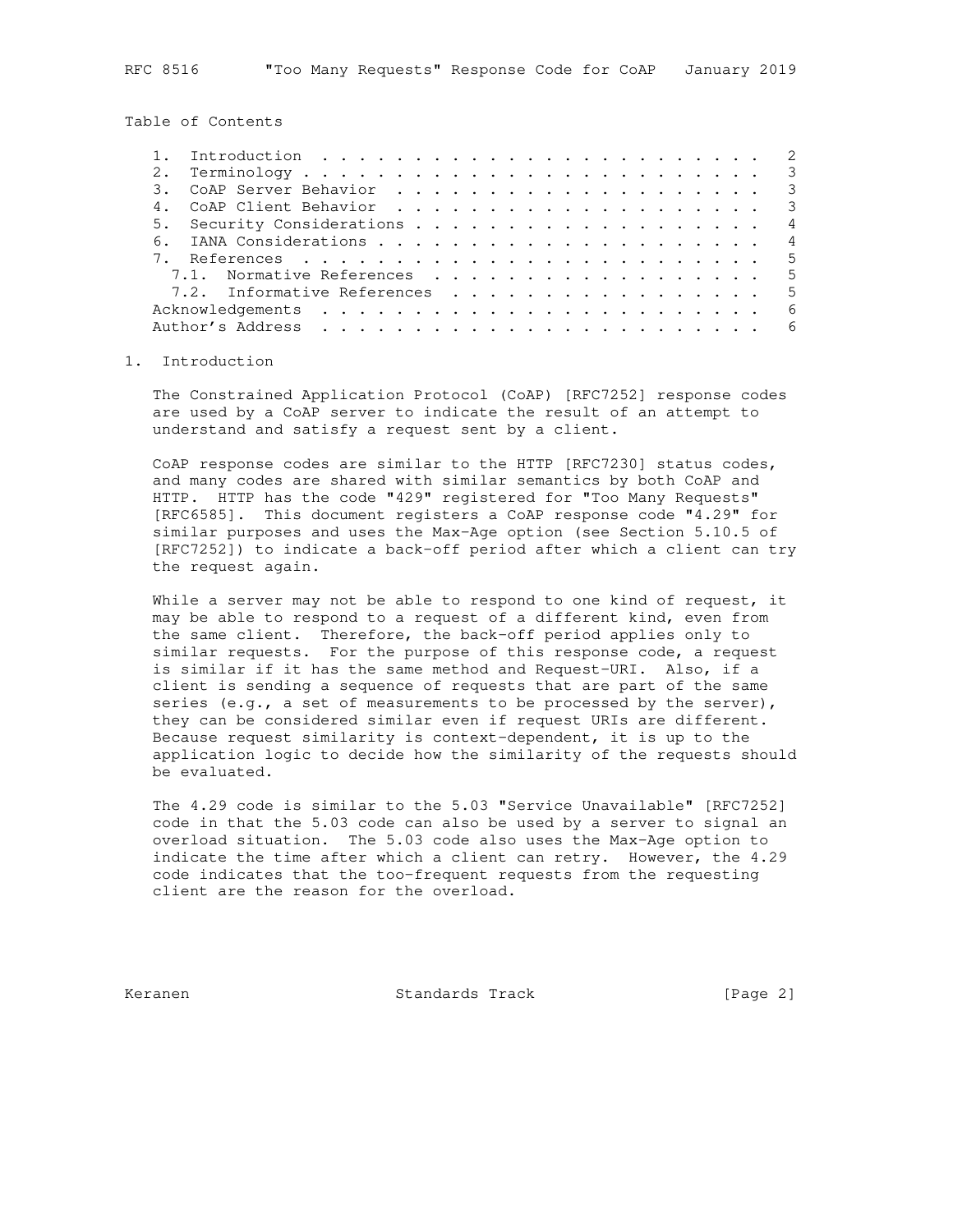#### 2. Terminology

 The key words "MUST", "MUST NOT", "REQUIRED", "SHALL", "SHALL NOT", "SHOULD", "SHOULD NOT", "RECOMMENDED", "NOT RECOMMENDED", "MAY", and "OPTIONAL" in this document are to be interpreted as described in BCP 14 [RFC2119] [RFC8174] when, and only when, they appear in all capitals, as shown here.

 Readers should also be familiar with the terms and concepts discussed in [RFC7252].

## 3. CoAP Server Behavior

 If a CoAP server is unable to serve a client that is sending CoAP request messages more often than the server is capable or willing to handle, the server SHOULD respond to the request(s) with the response code 4.29, "Too Many Requests". The Max-Age option is used to indicate the number of seconds after which the server assumes it is OK for the client to retry the request.

 An action result payload (see Section 5.5.1 of [RFC7252]) can be sent by the server to give more guidance to the client, e.g., details of the overload situation.

 The 4.29 response code is only returned to the client(s) sending requests too frequently; if other clients are sending requests that cannot be served due to server overload, the 5.03 response code is more appropriate.

 If a client repeats a request that was answered with 4.29 before Max-Age time has passed, it is possible that the client sent multiple requests before receiving the first answer or that the client did not recognize the response code. To slow down clients that do not recognize the 4.29 code, the server MAY respond with a more generic error code (e.g., 5.03). The server SHOULD rate-limit 4.29 replies taking into account its usual load-shedding policies. However, any such method that adds per-client state to the server may be counterproductive to reducing the load.

# 4. CoAP Client Behavior

 If a client receives the 4.29 response code from a CoAP server to a request, it SHOULD NOT send a similar request to the server before the time indicated in the Max-Age option has passed. If the 4.29 response does not contain a Max-Age option, the default value (60 seconds, as defined in Section 5.10.5 of [RFC7252]) is assumed.

Keranen Standards Track [Page 3]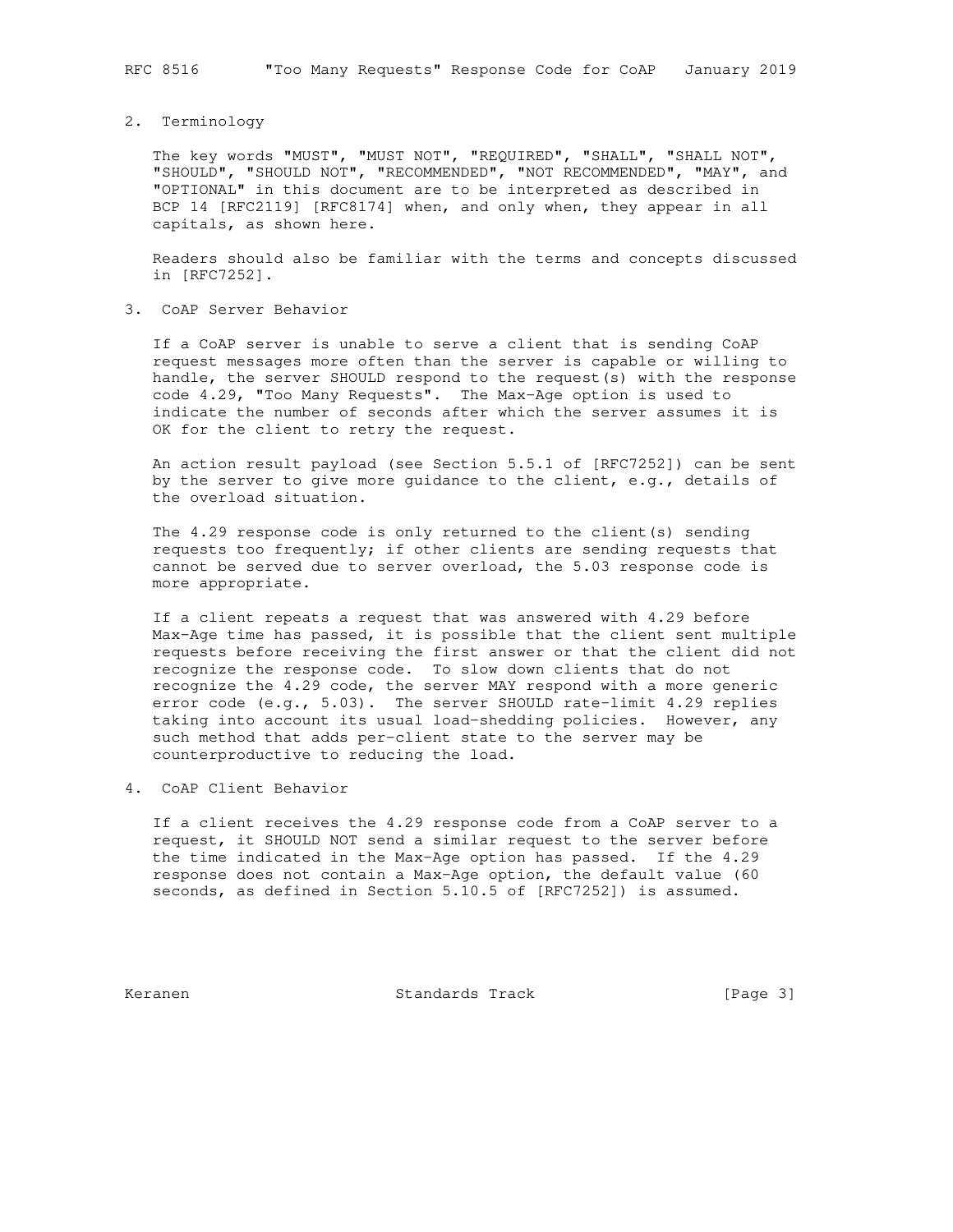Note that a client may receive a 4.29 response code on a first request to a server. This can happen, for example, if there is a proxy on the path and the server replies based on the load from multiple clients aggregated by the proxy, or if a client has restarted recently and does not remember its recent requests.

 A client should not rely on a server being able to send the 4.29 response code in an overload situation because an overloaded server may not be able to reply at all to some requests.

5. Security Considerations

 Security considerations of [RFC7252] apply to this response code also.

 Replying to CoAP requests with a response code consumes resources from a server. For a server under attack, it may be more appropriate to simply drop requests without responding at all. However, dropping requests is also likely to cause well-behaving clients to simply retry the requests.

 As with any other CoAP reply, a client should trust this response code only to the extent that it trusts the underlying security mechanisms (e.g., DTLS [RFC6347]) for authentication and freshness. If a CoAP reply with the "Too Many Requests" response code is not authenticated and integrity protected, an attacker can attempt to spoof a reply and make the client wait for an extended period of time before trying again.

 If the response code is sent without encryption, it may leak information about the server overload situation and client traffic patterns.

6. IANA Considerations

 IANA has registered the following response code in the "CoAP Response Codes" subregistry within the "Constrained RESTful Environments (CoRE) Parameters" registry:

- o Response Code: 4.29
- o Description: Too Many Requests
- o Reference: RFC 8516

 IANA has added this document as an additional reference for the Max-Age option in the "CoAP Option Numbers" subregistry.

Keranen 1988 Standards Track 1988 [Page 4]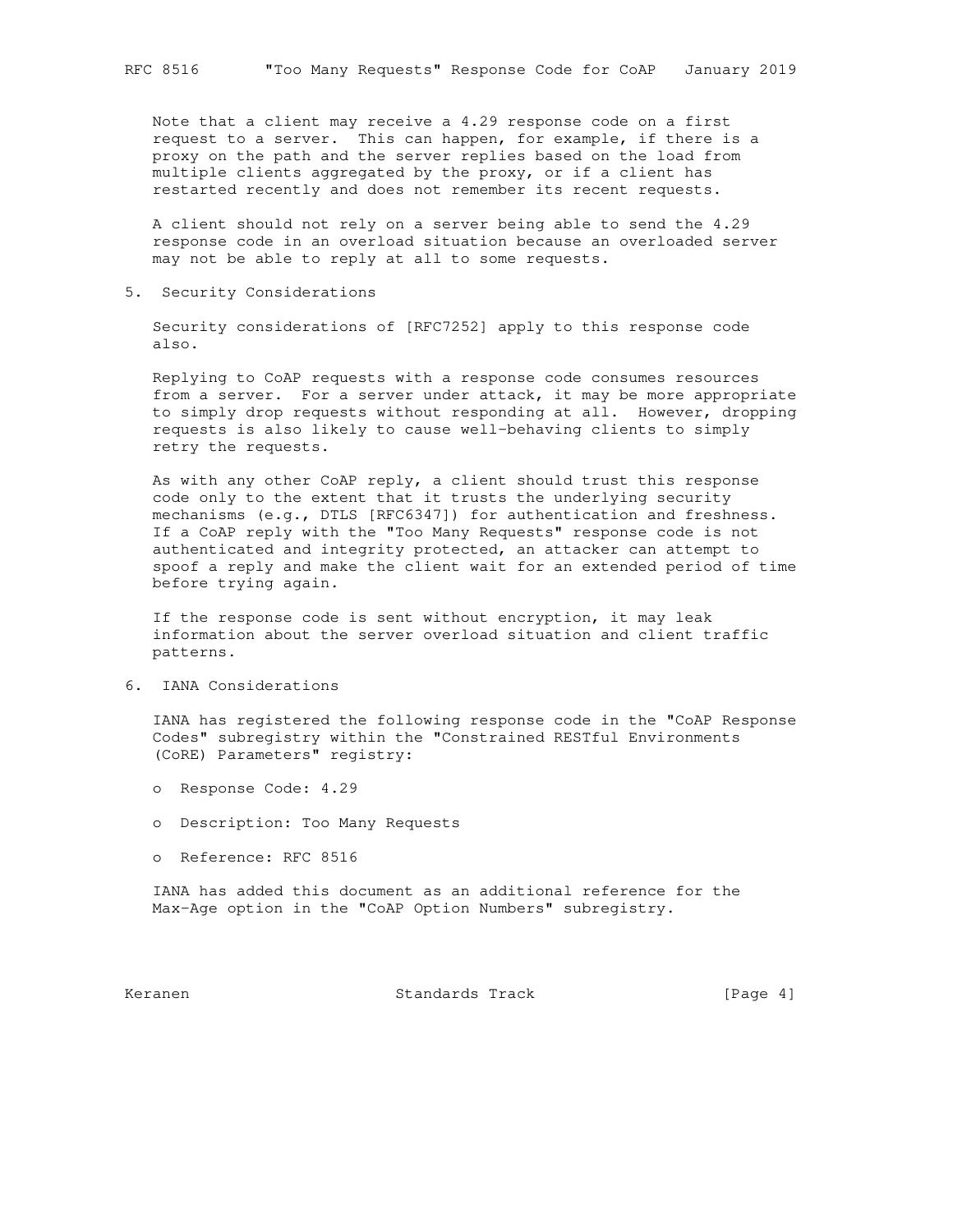RFC 8516 "Too Many Requests" Response Code for CoAP January 2019

### 7. References

- 7.1. Normative References
	- [RFC2119] Bradner, S., "Key words for use in RFCs to Indicate Requirement Levels", BCP 14, RFC 2119, DOI 10.17487/RFC2119, March 1997, <https://www.rfc-editor.org/info/rfc2119>.
	- [RFC7252] Shelby, Z., Hartke, K., and C. Bormann, "The Constrained Application Protocol (CoAP)", RFC 7252, DOI 10.17487/RFC7252, June 2014, <https://www.rfc-editor.org/info/rfc7252>.
	- [RFC8174] Leiba, B., "Ambiguity of Uppercase vs Lowercase in RFC 2119 Key Words", BCP 14, RFC 8174, DOI 10.17487/RFC8174, May 2017, <https://www.rfc-editor.org/info/rfc8174>.

### 7.2. Informative References

[CoAP-BROKER]

 Koster, M., Keranen, A., and J. Jimenez, "Publish- Subscribe Broker for the Constrained Application Protocol (CoAP)", Work in Progress, draft-ietf-core-coap-pubsub-06, January 2019.

- [RFC6347] Rescorla, E. and N. Modadugu, "Datagram Transport Layer Security Version 1.2", RFC 6347, DOI 10.17487/RFC6347, January 2012, <https://www.rfc-editor.org/info/rfc6347>.
- [RFC6585] Nottingham, M. and R. Fielding, "Additional HTTP Status Codes", RFC 6585, DOI 10.17487/RFC6585, April 2012, <https://www.rfc-editor.org/info/rfc6585>.
- [RFC7230] Fielding, R., Ed. and J. Reschke, Ed., "Hypertext Transfer Protocol (HTTP/1.1): Message Syntax and Routing", RFC 7230, DOI 10.17487/RFC7230, June 2014, <https://www.rfc-editor.org/info/rfc7230>.

Keranen 1988 Standards Track 1988 (Page 5)